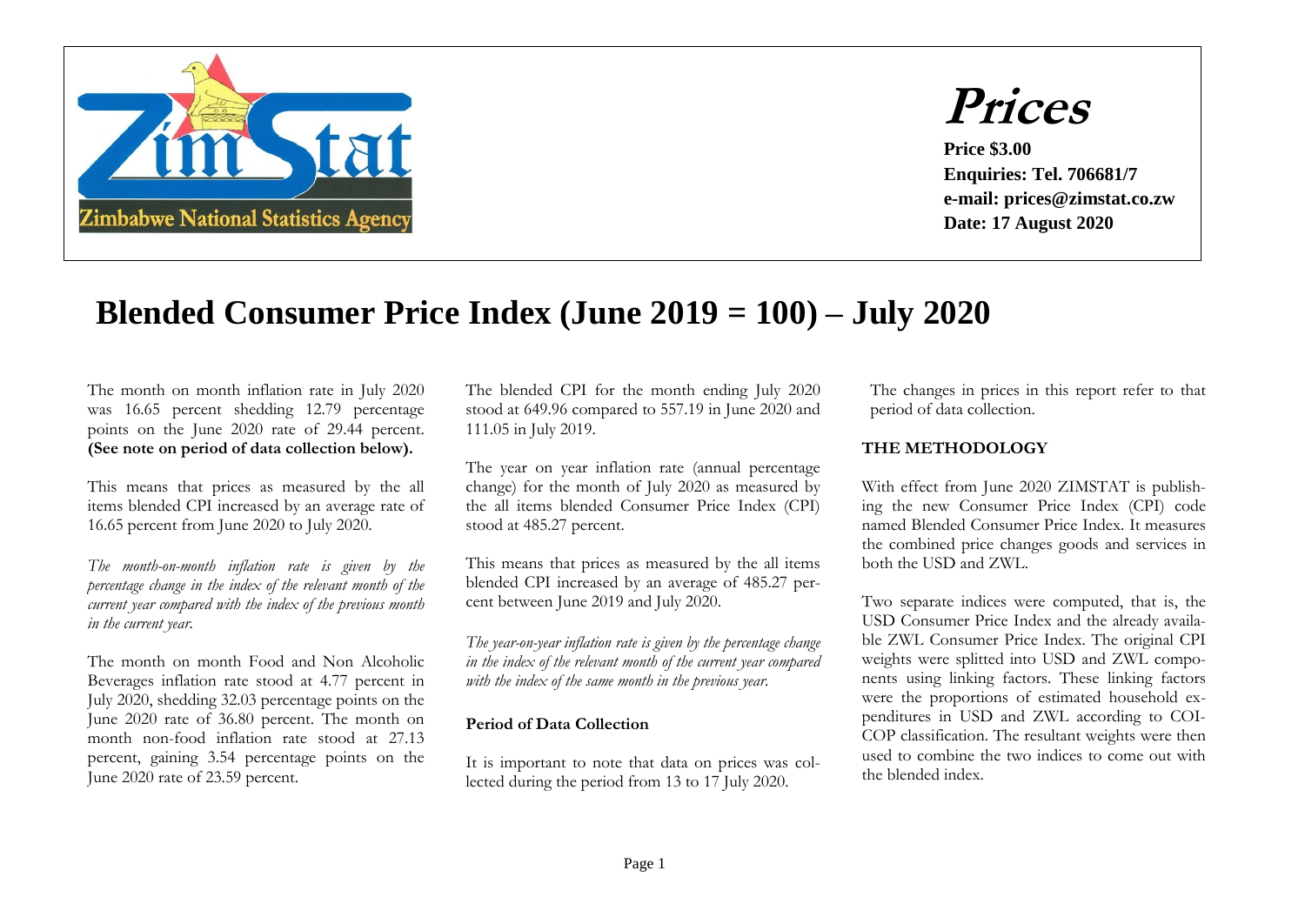## **Mean Month on Month Rates**

The mean month on month inflation rate for the period January to July 2020 was 15.4 percent.